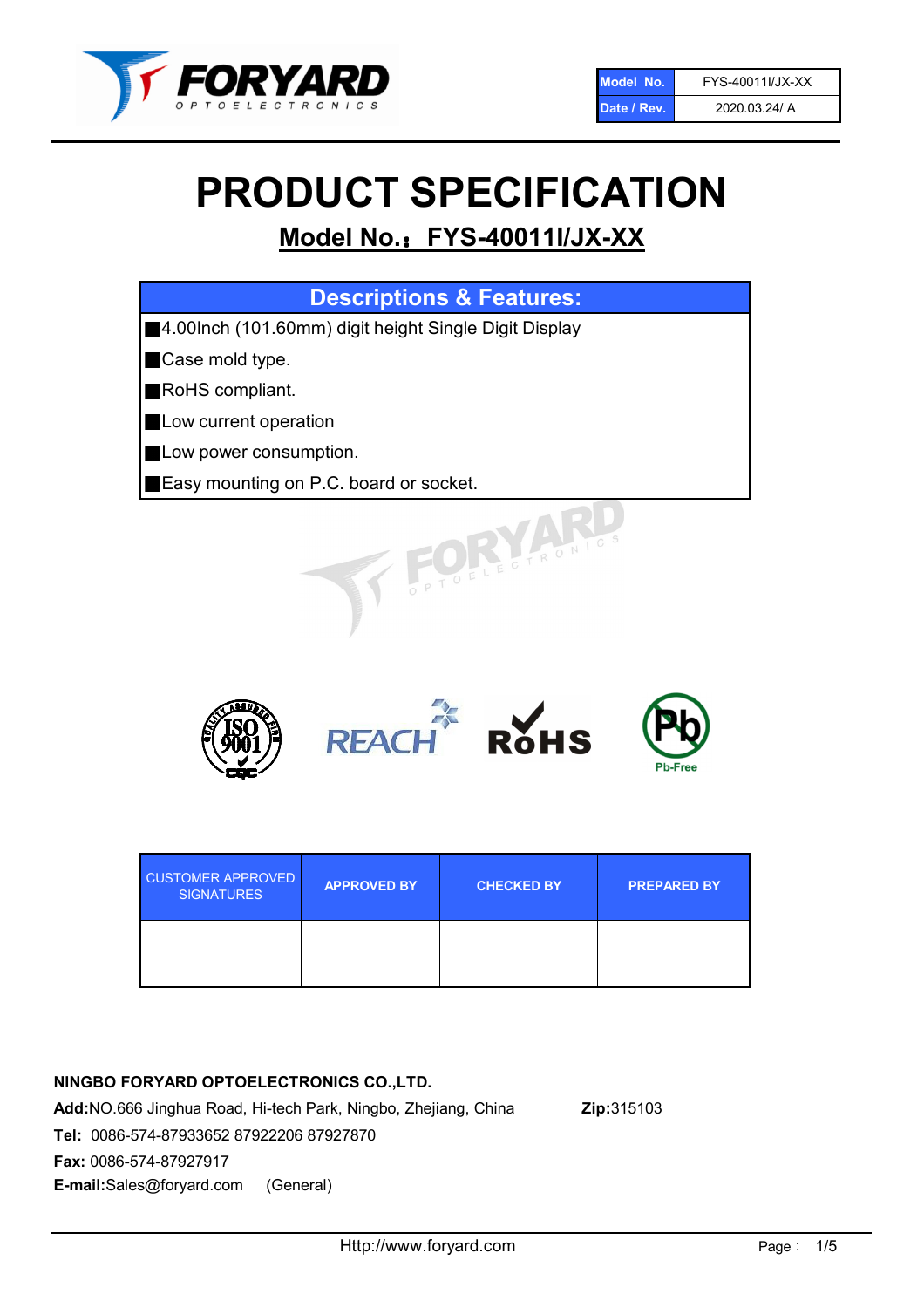

| Model No.   | FYS-40011I/JX-XX |
|-------------|------------------|
| Date / Rev. | 2020.03.24/ A    |

#### Model No.: FYS-40011I/JX-XX

#### ■ -XX: REF Surface / Epoxy color

| <b>Color</b><br><b>Number</b> |                 |                           |             | д              |
|-------------------------------|-----------------|---------------------------|-------------|----------------|
| <b>REF Surface Color</b>      | $\bigcap$ White | ○ Black  ○ Gray           | $\circ$ Red | IO Green       |
| <b>Epoxy Color</b>            | ○ Water Clear   | $\circ$ White $\circ$ Red | I⊖ Green    | $\circ$ Yellow |

#### ■ Mechanical Dimensions



#### Notes:

- 1. All pins are Φ0.80[.031]mm
- 2. Dimension in millimeter [inch], tolerance is ±0.25 [.010] and angle is ±1° unless otherwise noted.
- 3. Bending≤Length\*1%.
- 4.The specifications,characteristics and technical data described in the datasheet are subject to change without prior notice.
- 5.The drawing is different from the actual one, please refer to the sample.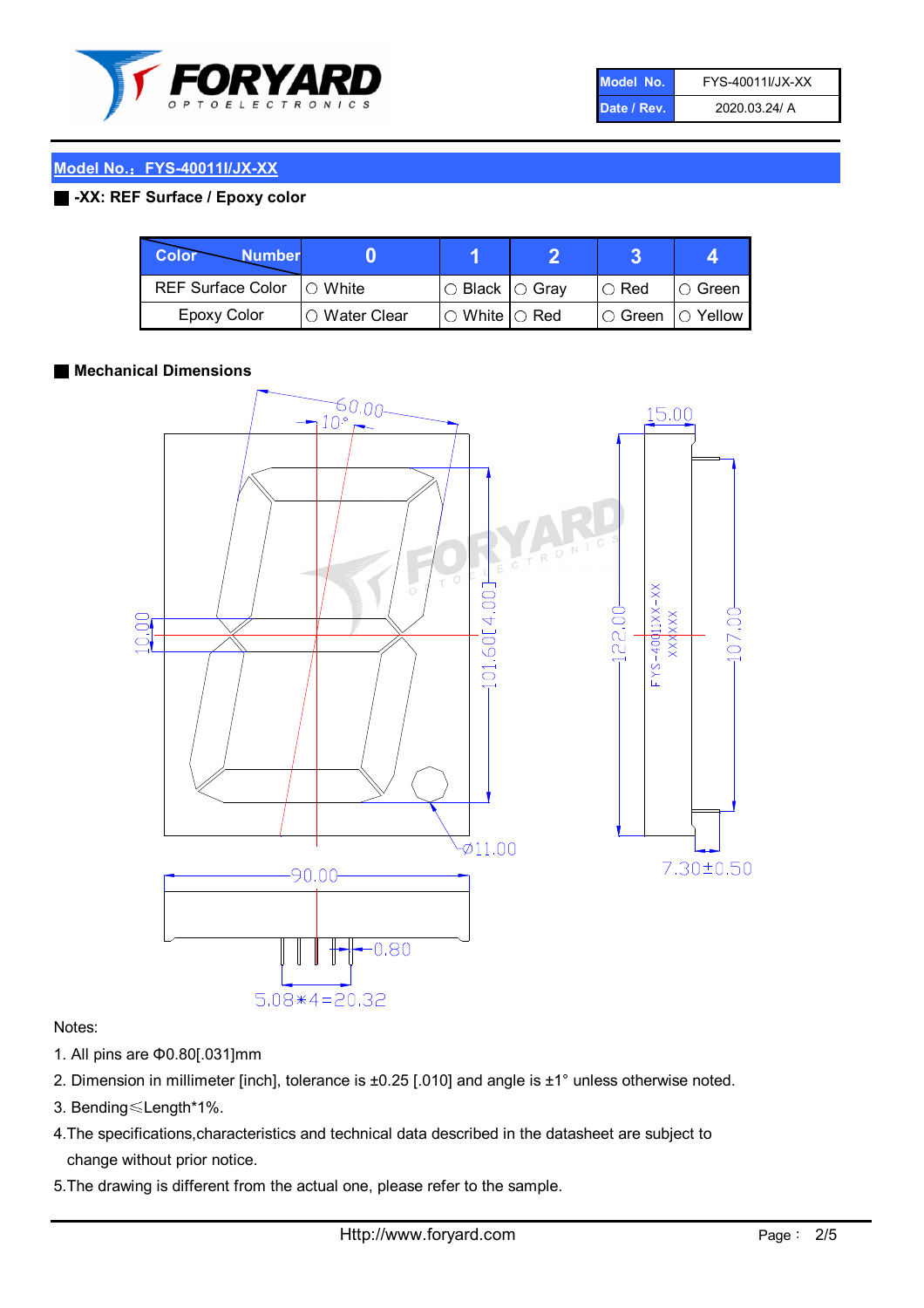

| Model No.   | FYS-40011I/JX-XX |
|-------------|------------------|
| Date / Rev. | 2020.03.24/ A    |

# Model No.: FYS-40011I/JX-XX

■ All Light On Segments Feature & Pin Position

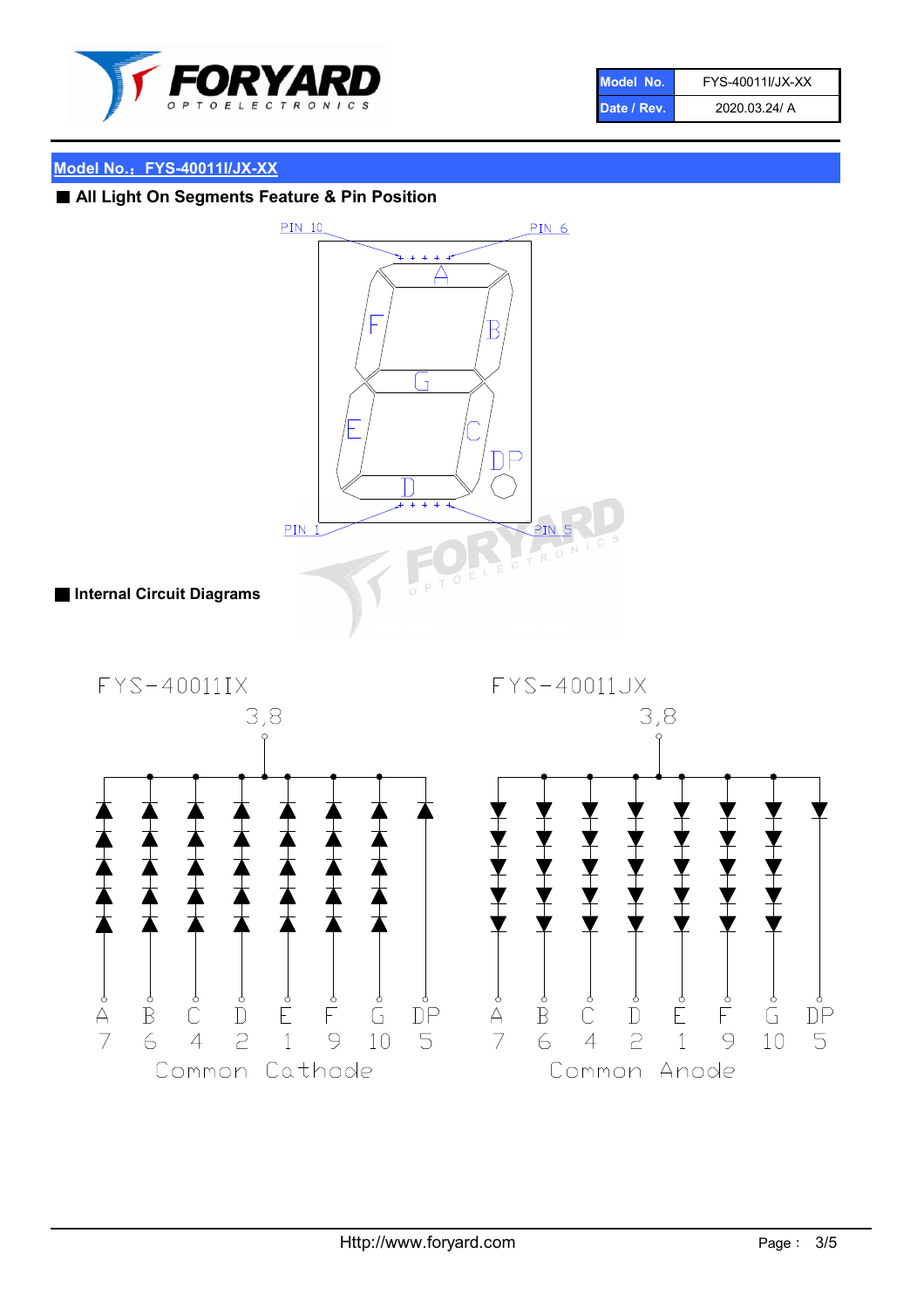

| Model No.   | FYS-40011I/JX-XX |
|-------------|------------------|
| Date / Rev. | 2020.03.24/ A    |

(Ta=25℃)

#### Model No.: FYS-40011I/JX-XX

#### Absolute maximum

| solute maximum ratings       |               |                       | (Ta=25℃)     |            |             |
|------------------------------|---------------|-----------------------|--------------|------------|-------------|
| <b>Parameter</b>             | <b>Symbol</b> | <b>Test Condition</b> | <b>Value</b> |            |             |
|                              |               |                       | <b>Min</b>   | <b>Max</b> | <b>Unit</b> |
| Reverse Voltage              | VR            | $IR = 30$             | 5            |            |             |
| <b>Forward Current</b>       | ΙF            |                       |              | 30         | mA          |
| Power Dissipation            | Pd            |                       |              | 100        | mW          |
| <b>Pulse Current</b>         | Ipeak         | Duty=0.1mS,1KHz       |              | 150        | mA          |
| <b>Operating Temperature</b> | Topr          |                       | $-40$        | $+85$      | °C          |
| Storage Temperature          | Tstr          |                       | $-40$        | $+85$      | °C          |

#### ■ Electrical-Optical Characteristics

#### ● Color Code & Chip Characteristics:(Test Condition:IF=10mA)

Typ Max S | Hi $\textsf{Red}$  | AlGaInP | 660nm LE 20nm | 2.00 | 2.50 D | Super Red | AIGaAs/DH | 650nm | 20nm | 2.00 | 2.50 E | Orange | GaAsP | 625nm | 35nm | 2.00 | 2.50 A | Amber | GaAsP | 610nm | 35nm | 2.00 | 2.50 Y | Yellow | GaAsP | 590nm | 35nm | 2.00 | 2.50 G Yellow Green AIGaInP | 570nm | 10nm | 2.00 | 2.50 3.00 3.80 3.00 3.80 W | White | InGaN/GaN | X=0.29,Y=0.30 |CCT:9500K| 3.00 | 3.80 UHR Ultra Hi Red | AlGaInP | 640nm | 20nm | 2.00 | 2.50 UR | Ultra Red | AlGaInP | 635nm | 20nm | 2.00 | 2.50 UE Ultra Orange | AIGaInP | 625nm | 20nm | 2.00 | 2.50 UA Ultra Amber | AIGaInP | 610nm | 20nm | 2.00 | 2.50  $UV$  Ultra Yellow  $\vert$  AlGaInP  $\vert$  590nm  $\vert$  20nm  $\vert$  2.00  $\vert$  2.50  $\text{UG}$  Ultra Yellow Green | AIGaInP | 570nm | 30nm | 2.00 | 2.50 PG Pure Green | InGaN | 520nm | 36nm | 3.00 | 3.80 30nm 3.00 3.80 30nm 3.00 3.80 UW |Ultra White | InGaN/GaN | X=0.29,Y=0.30 |CCT:9500K| 3.00 | 3.80 10~20 Standard brightness Forward Voltage(VF) Unit:V 15~30 10~20 10~20 625nm GaAsP 590nm **Emitting Color Dice Material** 10~21 610nm Luminous **Intensity** (Iv) Unit:mcd AlGainP 660nm GaAsP GaAsP AlGaAs/DH **Spectral** Line halfwidth (∆λ1/2) Peak Wave Length $(\lambda_{\rm P})$ UB 460nm 635nm AlGaInP AlGaInP AlGaInP InGaN/GaN AlGaInP | 570nm | 10nm | 2.00 | 2.50 | 10~20 30~105 30~135 460nm 520nm Ultra brightness **AlGaInP** AlGaInP 60nm AlGaInP 640nm Segment-to-Segment Luminous Intensity ratio(Iv-M) 1.5:1 610nm 9~20(mw) 350~450 470nm 120~180 120~180 Ultra Blue InGaN/GaN InGaN/GaN 9~20(mw) 20~50 280~600 570nm | 30nm | 2.00 | 2.50 | 20~60 470nm 590nm InGaN/GaN B Blue I InGaN 40~85 60~120~180 40~70

#### Note:

1.Luminous Intensity is based on the Foryard standards.

2.Pay attention about static for InGaN